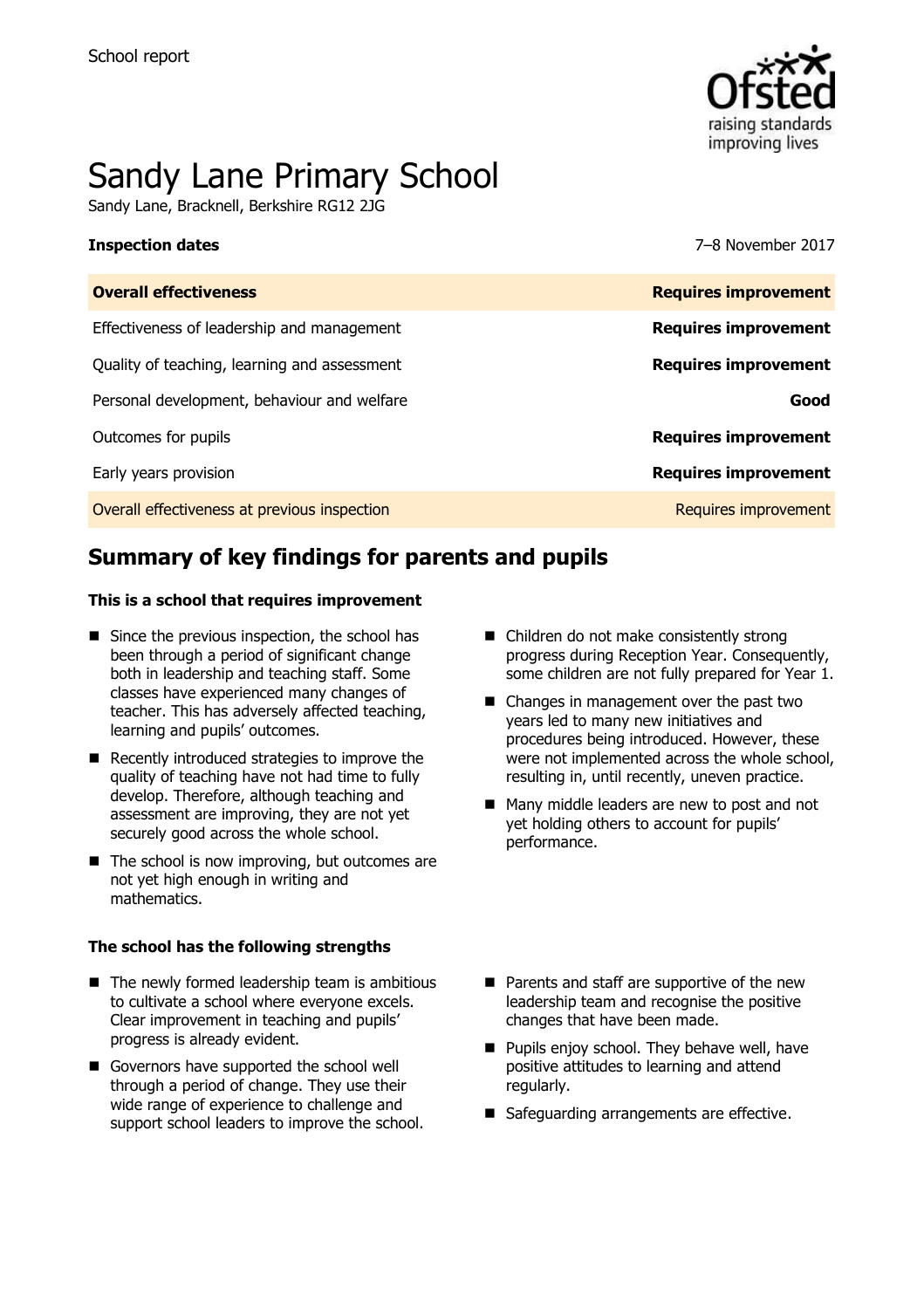

# **Full report**

### **What does the school need to do to improve further?**

- Improve the quality of teaching, learning and assessment so that it is at least consistently good across the school by:
	- using assessment information effectively to tackle underachievement
	- developing teachers' subject knowledge, especially in mathematics
	- ensuring that recent improvements are sustained so that weaknesses do not recur.
- **IMPROVE THE EFFECT INCOCES OF LEADER FIGURER** Industgance by:
	- developing the role of leaders who are new in post
	- ensuring that all middle leaders have an equally good understanding of standards and progress across the school, and play a greater part in improving teaching and learning.
- Improve the effectiveness of provision in early years by:
	- making sure that all adults have the highest expectations about what children can achieve
	- ensuring that all adults make effective use of assessments of children's learning, so they can plan activities that challenge them to make progress.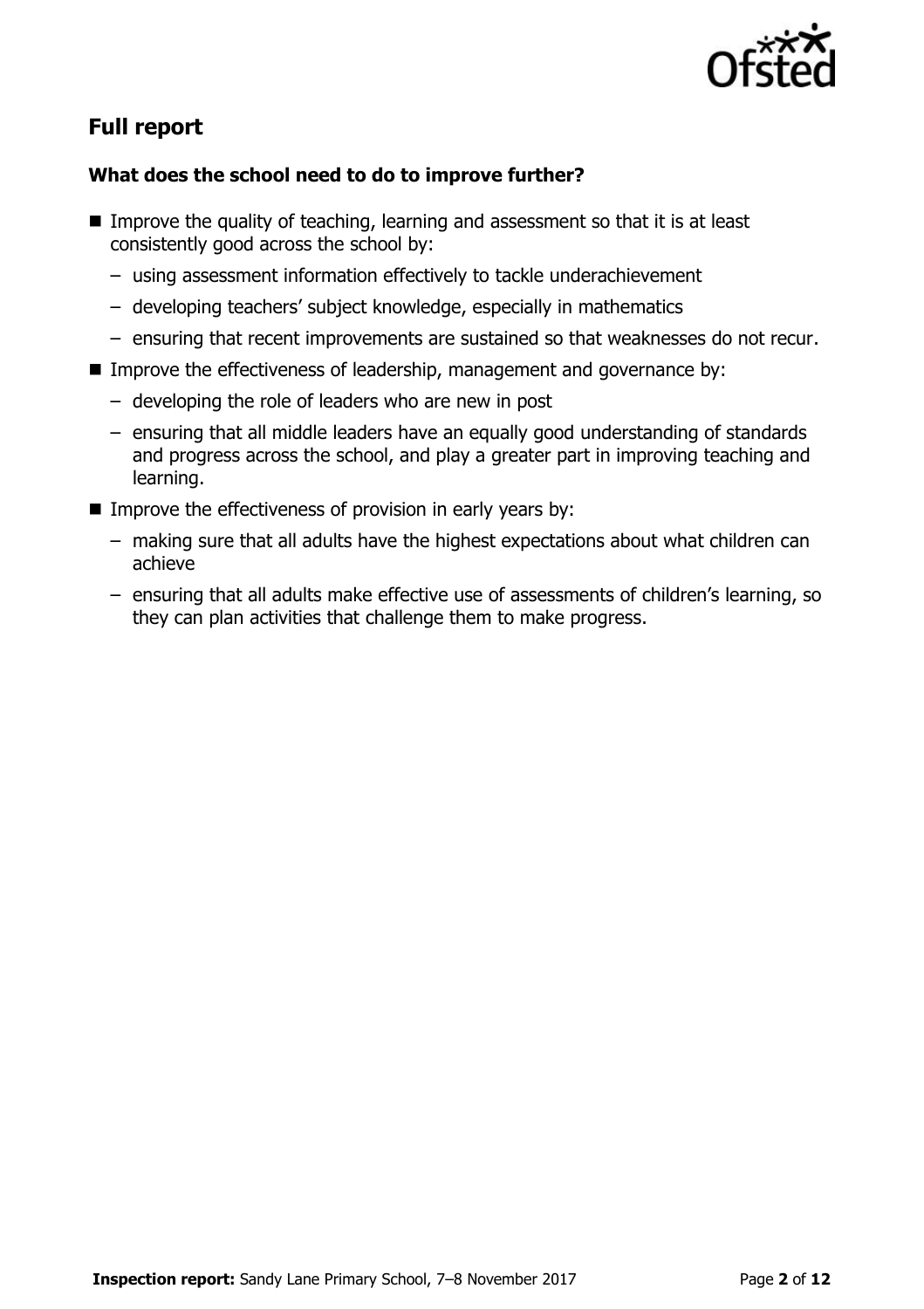## **Inspection judgements**

### **Effectiveness of leadership and management Requires improvement**

- Leaders, including governors, have not ensured that the school has provided a good quality of education. The many staffing changes since the last inspection, including at leadership level, have had an adverse effect on the quality of teaching and learning.
- Inconsistencies in teaching have had a negative impact on pupils' outcomes. Results of the Year 6 national tests in 2017 show that pupils had not made sufficient progress over time in writing and mathematics.
- Many middle leaders are new to post and, as a result, they have not had time to have a strong influence on their area of responsibility. Subject leaders have developed detailed action plans; however, it is too early to measure their impact.
- In the past, assessment of pupils' progress and attainment has been over generous. Following moderation by the local authority and the introduction of new systems to track progress, a much more accurate system is in place, enabling leaders to hold staff accountable for any underachievement.
- Until recently, many staff had not received effective professional development. The new leadership team is addressing this by introducing appropriate training. It is, however, too early to measure the impact this is having on improving staff performance.
- The new leadership team has a good understanding of the school's strengths and weaknesses and has acted swiftly to improve the school. Subsequently, teaching and learning and pupils' progress are already showing rapid improvement.
- The leaders of mathematics and English have a clear understanding of what actions need to be taken to further develop these subjects. Even though they have been in post for only a short period of time, these new leaders have already provided effective support for staff, implemented new schemes of work, and evaluated the quality of teaching across the school.
- The newly appointed pupil premium lead has ensured that additional funding to support disadvantaged pupils makes a positive difference to their progress. Pupil premium funding is now being used effectively to provide additional staffing, appropriate interventions and enrichment activities. Consequently, there is evidence that disadvantaged pupils are currently making similar, or better, progress than other pupils across the school.
- The curriculum is broad and balanced. A range of enguiry-based themes linked to history, geography and design technology is enjoyed by the pupils. Inspectors observed pupils fascinated by the differences between modern and older toys, and discussing why they had changed so much over time.
- Pupils benefit from a wide range of extra-curricular activities. Art, cooking, sign language and drumming are just a few examples of the opportunities pupils have. These clubs are always well attended.
- The additional funding the school receives for physical education and sport is used effectively. Pupils have access to sports clubs, events and competitions involving other schools in the area. The funding is also used to support the development of staff who

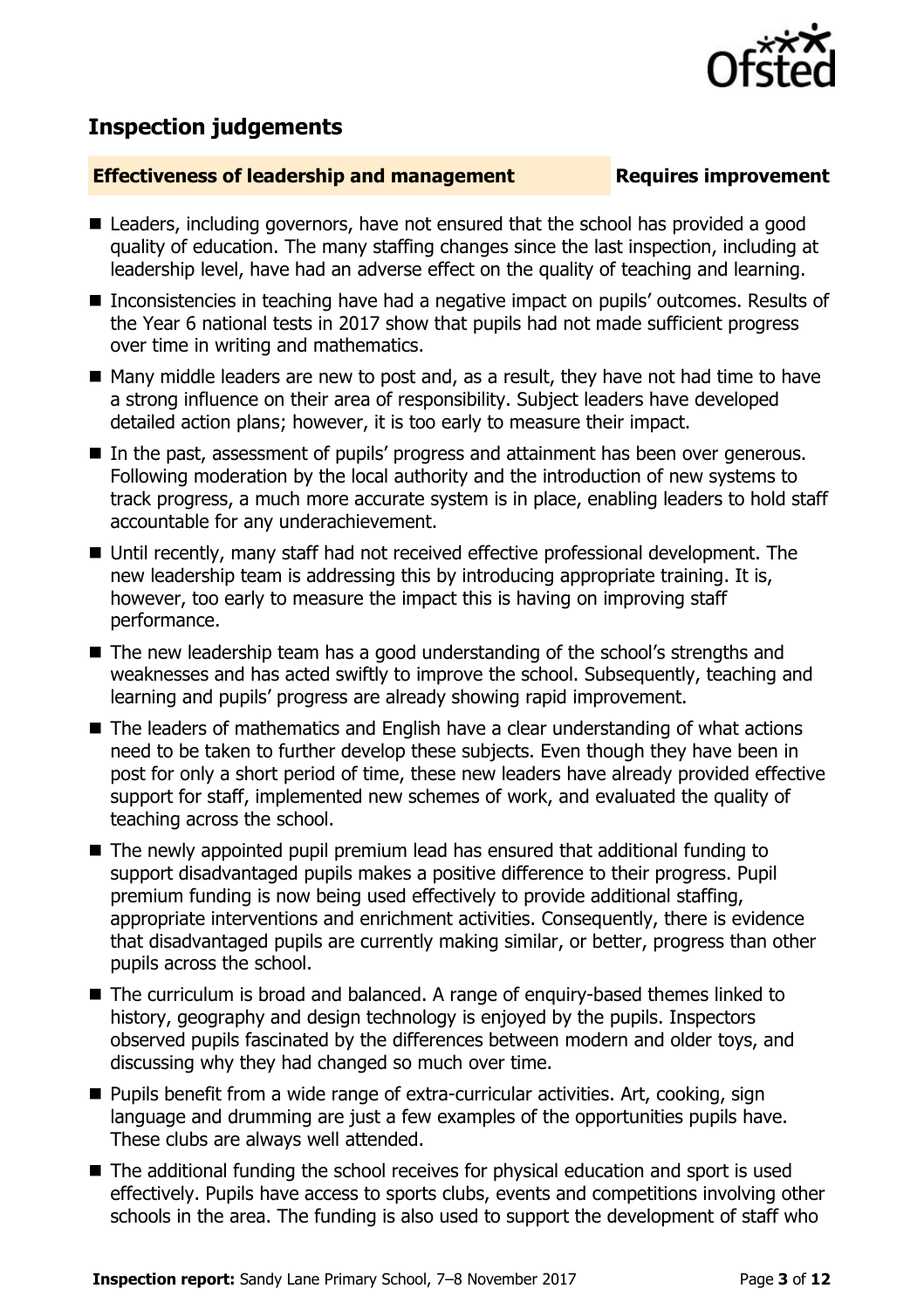

work alongside specialist coaches to deliver outdoor games.

- **Pupils learn about British values, including the rule of law, democracy and tolerance.** They are aware of the origins, customs and cultures of other faiths and beliefs, and understand the similarities and differences between themselves and others. This helps to promote pupils' spiritual, moral, social and cultural development effectively.
- Since the previous inspection, the local authority has given timely and effective support. It has worked alongside the governing body to ensure that an experienced interim headteacher was appointed prior to the present headteacher starting. This has enabled previous underperformance and weak teaching to be addressed quickly.
- In a short space of time, the new headteacher has won the confidence and support of both parents and staff. 'Since September there is a really positive vibe around the school playground. I feel my children are gaining a good all-round, inclusive education at this school,' is just one of many similar comments made during the inspection. However, a minority of parents feel that communication about their child's progress could be better.

### **Governance of the school**

- Following a review of governance, the governing body has reconstituted with several new members. Governors have a broad and well-balanced range of skills and expertise, which they use well to challenge school leaders to improve the school.
- The governing body has been instrumental in generating the rapid change at the school, following some well-founded concerns. Governors have worked closely with the local authority to support staffing changes. Consequently, it is now a rapidly improving school.
- Governors carefully monitor and review the use of additional funding, both for pupil premium and the physical education and sport grant. They check that these funds have a positive impact on pupils' development and progress.
- The governing body ensures that statutory duties are met, including those relating to safeguarding. All members of the governing body have undertaken appropriate training. In addition, the governor responsible for safeguarding regularly monitors the school to ensure that its procedures for safeguarding pupils are fully implemented.

### **Safeguarding**

- The arrangements for safeguarding are effective because leaders and governors have established a culture in which staff take their safeguarding responsibilities seriously.
- Staff are vigilant, and pupils are kept safe. All staff receive regular training about safeguarding issues and their understanding of procedures is checked during weekly staff meetings.
- The single central record is compliant and all records regarding safeguarding are up to date.
- Parents and pupils receive useful guidance on how to deal with the dangers of the internet. For example, pupils worked with the local police to discuss their online experiences and gained useful insight into how to be a responsible digital citizen. Parents attend briefings led by school leaders, which offer hints and tips on keeping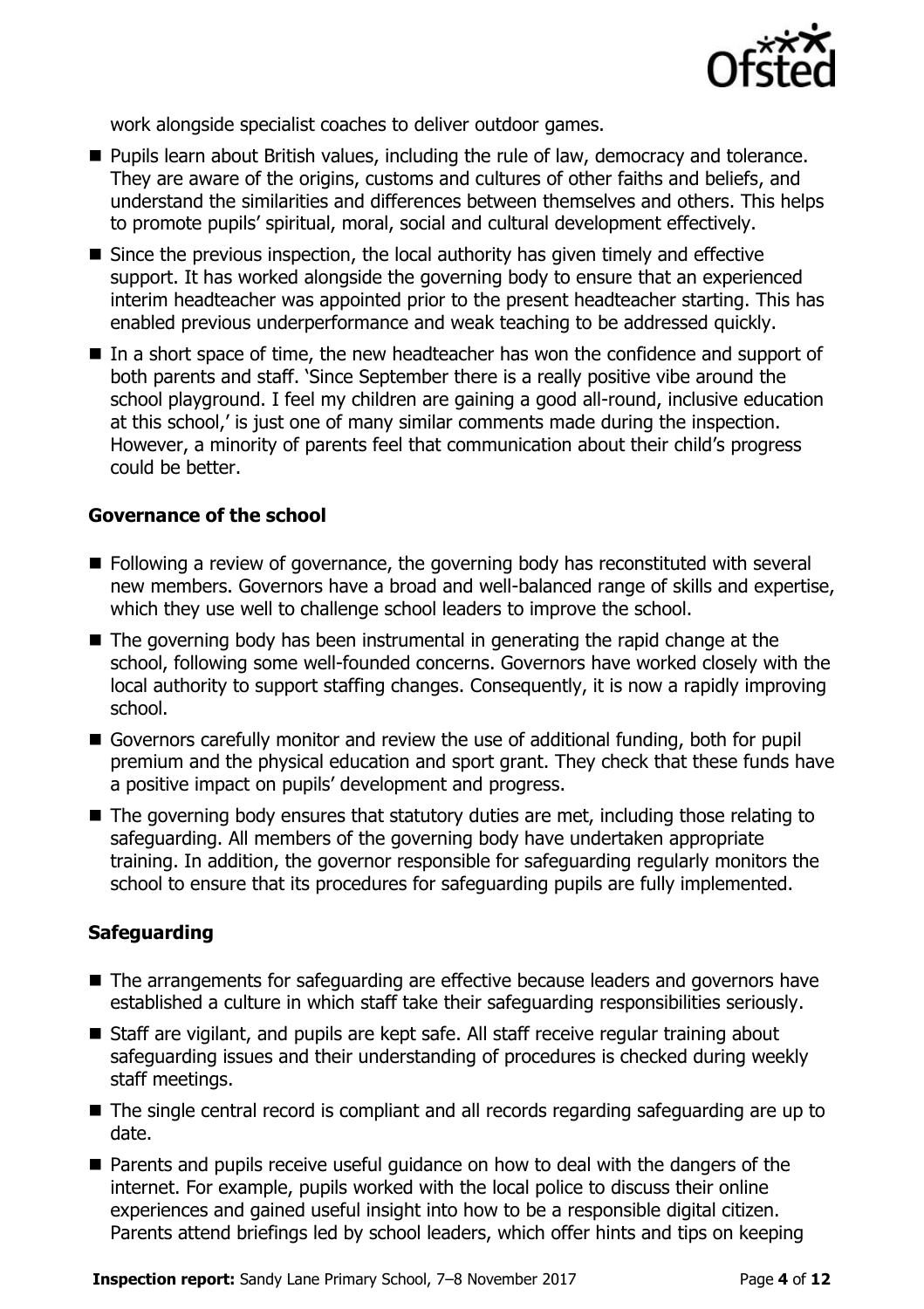

their children safe online. Parents and pupils mirror the high levels of knowledge and vigilance shown by staff.

**Parents, pupils and staff all agree that pupils are safe in school.** 

### **Quality of teaching, learning and assessment Fig. 2.1 Requires improvement**

- Too much variability exists in the quality of teaching, learning and assessment. Leaders have strengthened teaching through regular monitoring, targeted training and coaching, but improvements are not fully embedded.
- Because of weak teaching in the past, staff are having to identify gaps in pupils' learning and re-teach certain concepts before being able to move on. This has slowed pupils' progress.
- Some teachers do not have good enough subject knowledge, particularly in mathematics. As a result, they are unable to deepen pupils' understanding by asking challenging questions. There are also inconsistencies in the use of correct mathematical language by staff, which causes confusion for some pupils.
- Recent improvements in the teaching of writing are beginning to improve pupils' skills, knowledge and understanding. Pupils read challenging and high-quality texts in class. They use these to analyse different methods for writing and mimic the styles of famous authors. While standards are rising, too few pupils currently write at the expected standard for their age.
- Where teaching is strongest, pupils are appropriately challenged, and teachers pick up on and respond quickly to their learning needs. For example, in one mathematics lesson, the teacher quickly adapted the teaching to ensure that it helped pupils to improve their reasoning skills.
- In most classes, the needs of pupils of different abilities are met well in English and mathematics. In mathematics, the pupils talk enthusiastically about the 'chilli challenge', which they say enables them to choose work to make them really think.
- Leaders, supported by the governing body, have helped a new team of teachers settle quickly in the school. Expectations of the quality of teaching are high. Leaders are working tirelessly to ensure that teaching is effective throughout the school.
- Until recently, pupils were unaware of how to improve their work or what the next steps of their learning would be. Pupils have welcomed the newly introduced marking and feedback system, describing it as 'awesome' because it helps them understand how well they are doing.
- $\blacksquare$  In the past, assessment in both English and mathematics was inaccurate. A new system has been introduced, enabling much closer tracking of pupils' progress. Indications are that a high proportion of pupils are now making strong progress. This is confirmed by the standard of pupils' work seen during the inspection.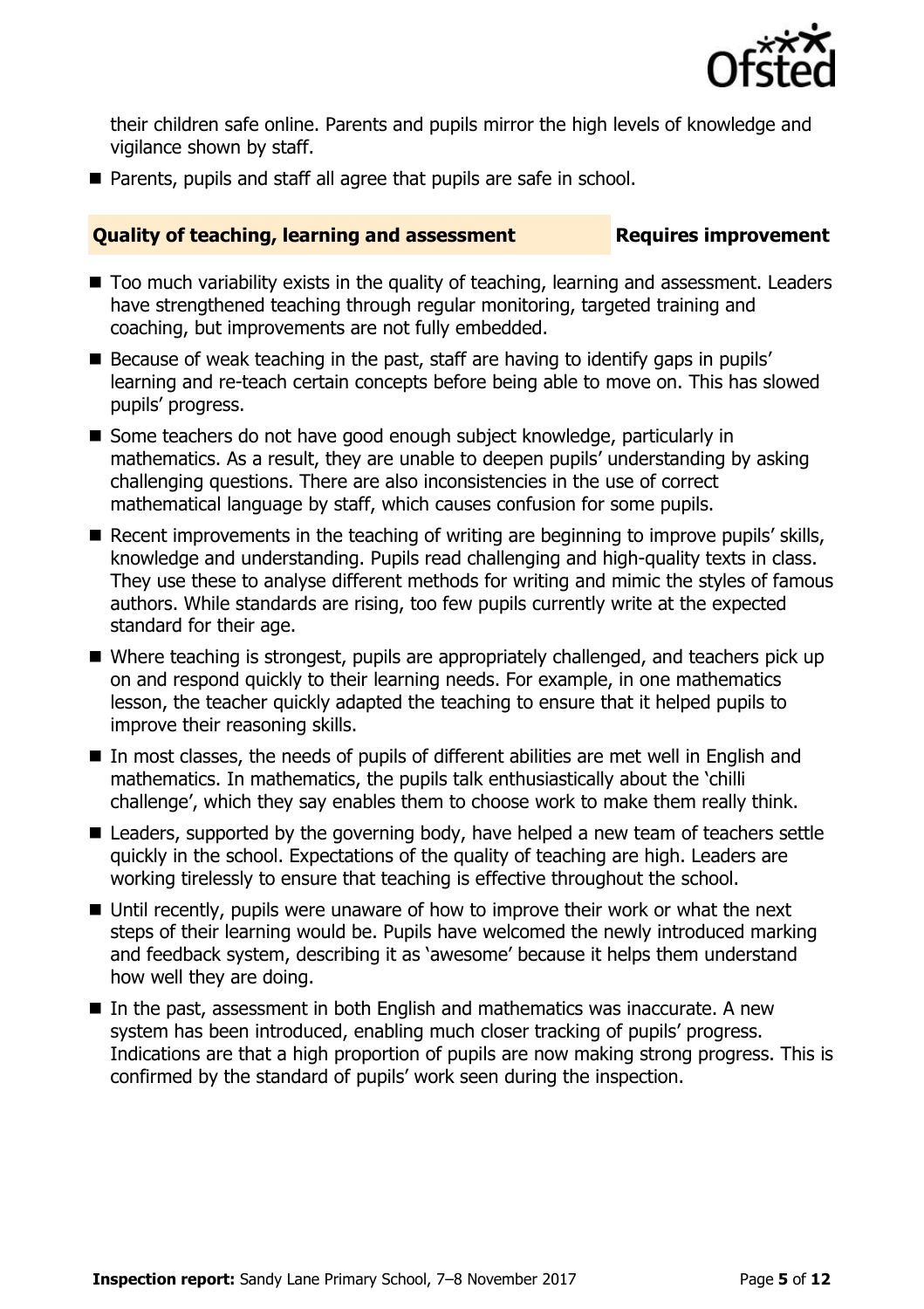

### **Personal development, behaviour and welfare Good**

### **Personal development and welfare**

- The school's work to promote pupils' personal development and welfare is good. Pupils are well mannered and friendly, to each other, to adults and to visitors to their school. They hold doors open for adults and are eager to engage visitors in conversation and wish them a good day. There is a welcoming atmosphere around the school and pupils respond quickly to staff requests.
- **Pupils understand the different types of bullying such as cyber bullying. They say that** bullying happened in the past but does not any longer. They assured inspectors that if bullying did happen, it would be dealt with swiftly. Pupils have a good understanding of how to keep themselves safe, such as when cycling or when they are using the internet.
- **Pupils have positive attitudes to learning and appreciate the support and quidance that** adults in school give them.

### **Behaviour**

- The behaviour of pupils is good. Pupils conduct themselves calmly around the school. They behave well in lessons and any disruption to learning is rare. Pupils listen well to staff and each other.
- The new headteacher introduced a reward system that promotes positive behaviour. This has had an immediate impact with no incidents of poor behaviour being recorded this school year. Pupils and parents believe that behaviour at the school is now very good.
- Attendance has improved since the last inspection and almost all groups have attendance rates that are close to the national average. The attendance of disadvantaged pupils and those who have special educational needs (SEN) and/or disabilities has improved significantly this year. Absence is followed up systematically and good attendance is rewarded.

### **Outcomes for pupils Requires improvement**

- **Pupils are not fully prepared for the next stage of their education. Too few meet the** expected standards in writing and mathematics by the end of Year 6. The proportion of Year 6 pupils meeting expectations in mathematics in the tests at the end of key stage 2 in 2017 was below the national average.
- Leaders have addressed historical issues and there is evidence that pupils are catching up quickly. The introduction of a standardised approach to teaching mathematics is supporting improvement, and attainment in mathematics rose slightly in 2017 from previous years. The school's assessment information, as well as evidence in pupils' books and from lessons, shows that current pupils are making strong progress. Year 6 pupils are on track to make much better progress than has previously been the case.
- The proportion of Year 6 pupils meeting age-related expectations in reading is also rising. In 2017, it was broadly in line with the national average. The proportion of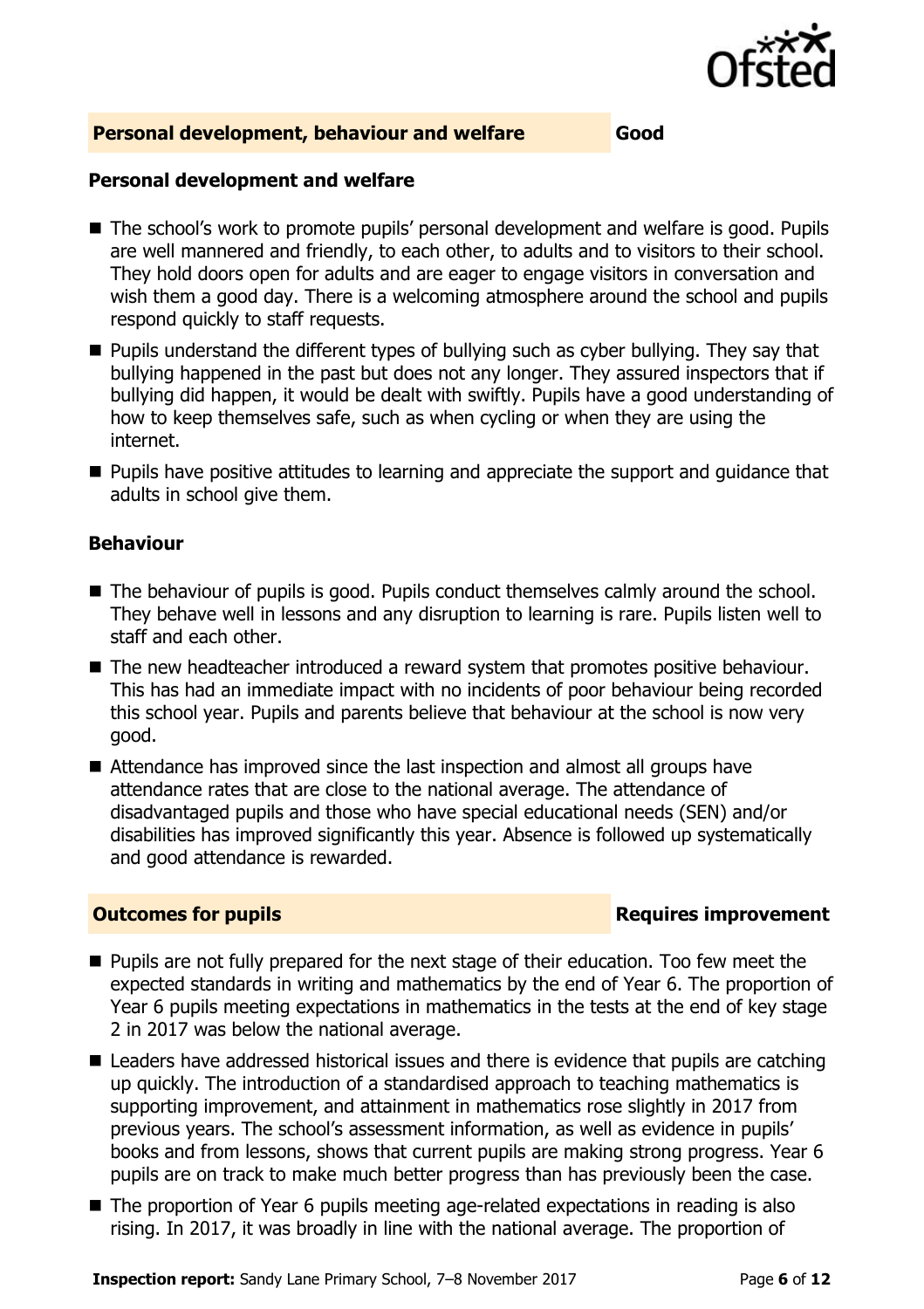

pupils reaching a high standard in reading also rose, although it remained below the national average.

- In 2017, Year 6 pupils, including the most able, made less progress in writing than their peers nationally. Too few pupils left the school able to write at the expected standard for their age.
- The progress both of disadvantaged pupils and those who have SEN and/or disabilities is below the average for other pupils nationally. Following improvements in 2016, notably in reading, the progress of these groups dipped in 2017. However, recruitment of additional staff and carefully focused interventions are having a marked impact on these pupils. The school's information and evidence from their work show that these pupils are currently making strong progress across the school and the difference in achievement between themselves and other pupils is diminishing.
- In 2016, key stage 1 pupils were performing at least broadly in line in reading and writing and better than other pupils nationally in mathematics. As in all other year groups, progress slowed dramatically during 2017. As a result, the proportion of pupils meeting at least the expected standard fell below the national average in reading, writing and mathematics. Work sampling and evidence from classroom activities confirm that the present Year 2 pupils are currently making better progress.
- Since 2014, the proportion of pupils achieving the expected standard in the phonics screening check in Year 1 had been rising, and by 2016 was above the national average. However, in 2017, the proportion dropped to below that of other pupils nationally.
- In 2016, the proportion of Reception children achieving a good level of development was in line with the national average. Current data shows that this proportion dropped to below the national average in 2017.

### **Early years provision**

- Not enough children reach a good level of development in early years and are not, therefore, fully ready for Year 1. Many children leave Nursery with skills and knowledge that are typical for their age, but do not then make consistently good progress through their Reception Year.
- The recently appointed phase leader has an accurate picture of the provision across Nursery and Reception. An action plan has been created to address the identified areas for development. However, there has been too little time for this to have had a positive impact on children's progress.
- The Reception class curriculum provides a broad range of activities for the children. However, these activities are not always demanding enough to have a beneficial effect on children's learning and progress.
- Nursery provision is strong. Staff ensure that activities match the needs of children. They intervene quickly and use skilful questioning to help children progress. For example, staff observing a group of children matching numbers with pictures asked individuals to explain their answers. This helped the children deepen their knowledge and understanding.
- Clear classroom routines and high expectations of behaviour are evident. Children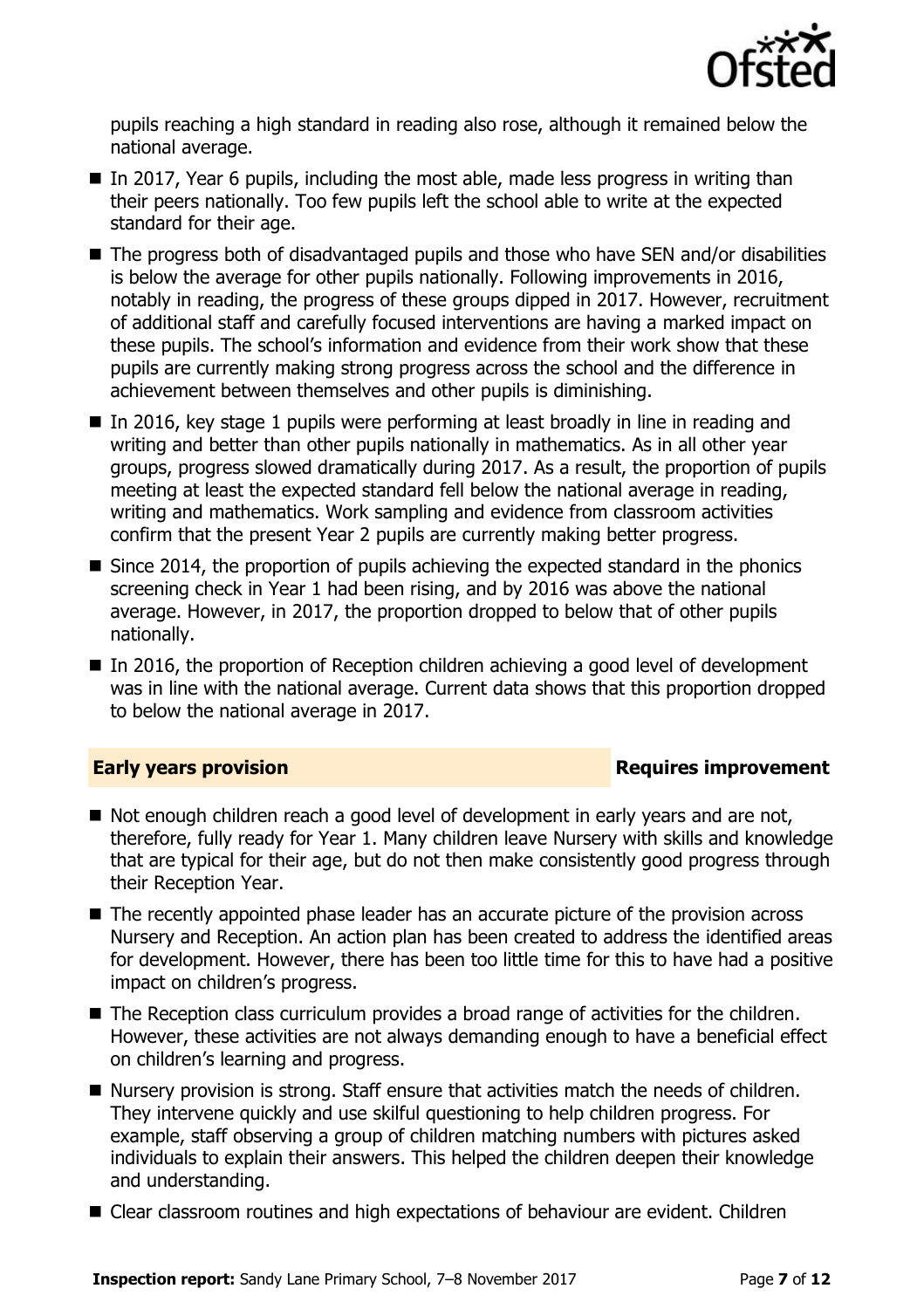

share well together and respond quickly to requests from adults to listen carefully.

- Safeguarding procedures are robust. All staff in early years are appropriately qualified and have had paediatric first-aid training.
- **Parents told inspectors that their children have started well in early years. They speak** positively of the transition into early years, of how staff ensure that their children settle well and that communication with them is good.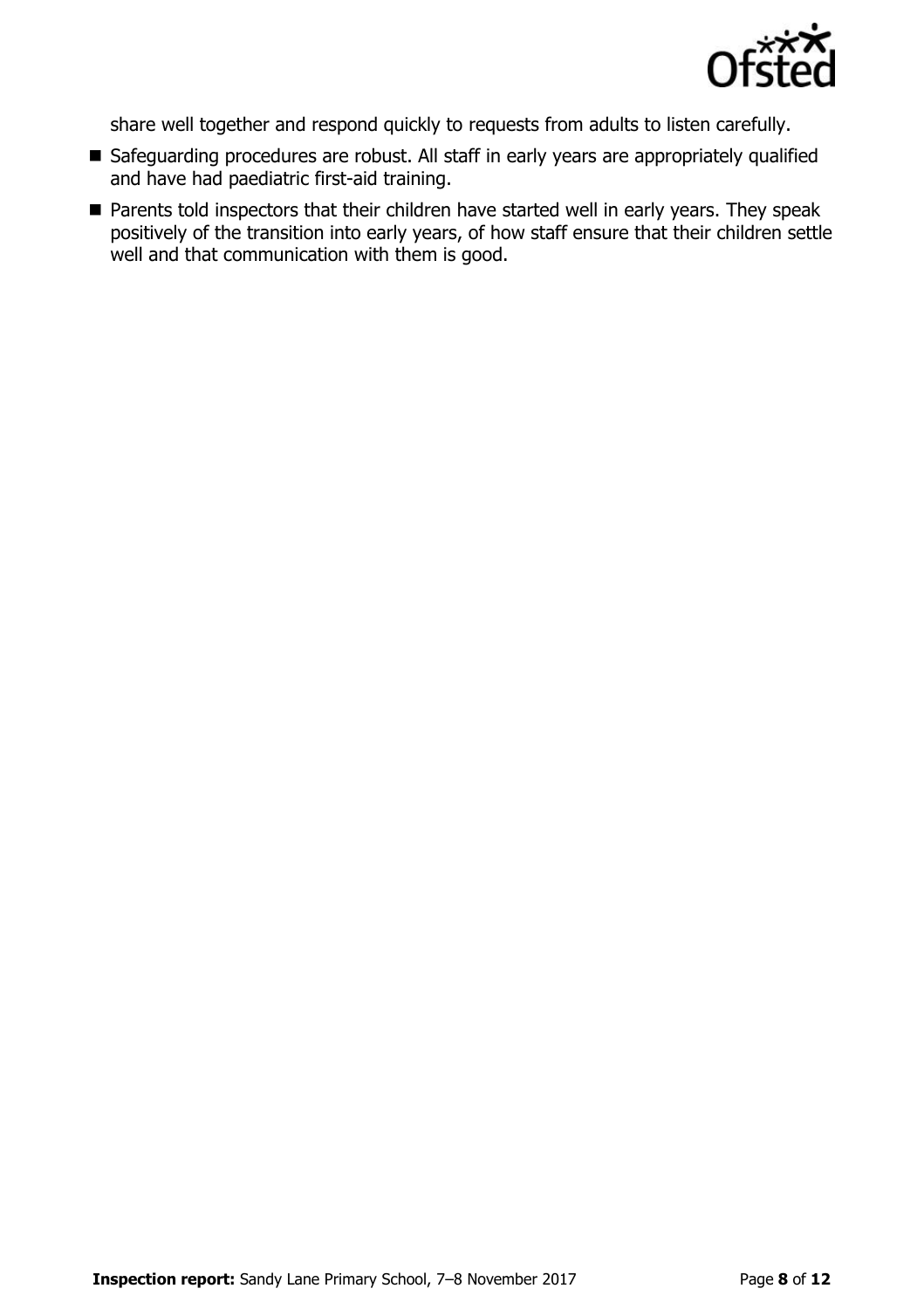

# **School details**

| Unique reference number | 133619                  |
|-------------------------|-------------------------|
| Local authority         | <b>Bracknell Forest</b> |
| Inspection number       | 10032863                |

This inspection of the school was carried out under section 5 of the Education Act 2005.

| Type of school                      | Primary                          |
|-------------------------------------|----------------------------------|
| School category                     | Community                        |
| Age range of pupils                 | 3 to 11                          |
| <b>Gender of pupils</b>             | Mixed                            |
| Number of pupils on the school roll | 538                              |
| Appropriate authority               | Local authority                  |
| Chair                               | Mr Brian Poxon                   |
| <b>Headteacher</b>                  | Mr Neil Davies                   |
| Telephone number                    | 01344 423896                     |
| Website                             | www.sandylanebracknell.com       |
| <b>Email address</b>                | secretary@sandylanebracknell.com |
| Date of previous inspection         | 21-22 May 2015                   |

### **Information about this school**

- The school meets requirements on the publication of specified information on its website.
- The school is larger than the average-sized primary school.
- Since the last inspection, there has been a considerable turnover of staff. The headteacher and over three quarters of the teaching staff have left. An interim headteacher joined the school in April 2017 and an interim leadership team was put in place. The present headteacher was appointed in September 2017 and a new leadership team was formed.
- $\blacksquare$  The proportion of pupils supported by pupil premium funding is below the national average.
- $\blacksquare$  The proportion of pupils who have SEN and/or disabilities is below the national average, although the proportion with an education, health and care plan is in line with the national average.
- The school met the government's current floor standards in 2016. These set the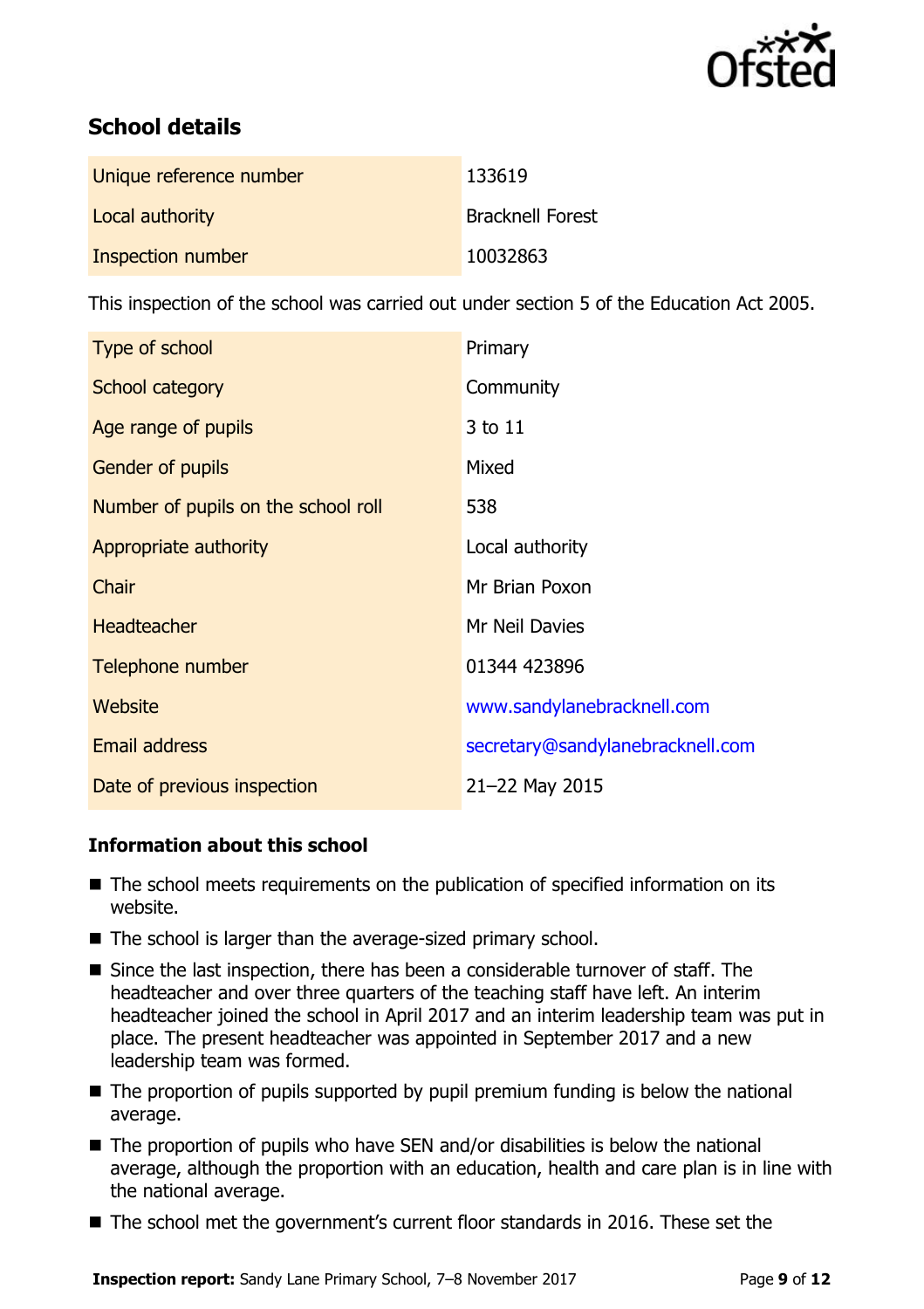

minimum expectations for pupils' attainment in reading, writing and mathematics.

 Children in early years are taught in one Nursery and two Reception classes. Nursery children attend either the morning or afternoon session.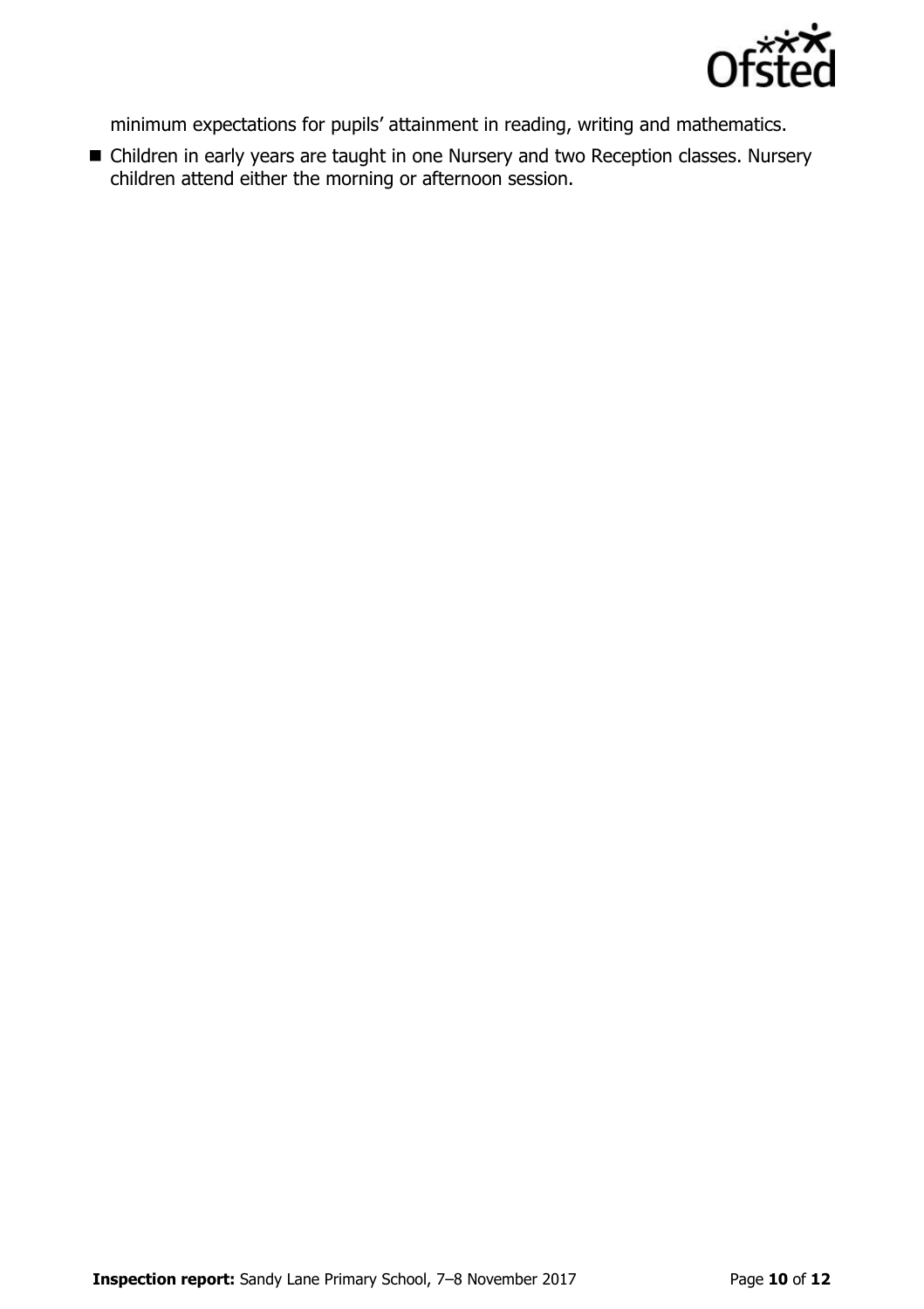

# **Information about this inspection**

- Inspectors observed learning in 32 lessons across a range of subjects. Some of these were joint observations with the headteacher and the deputy headteacher.
- The inspectors observed the school's work. They looked at a wide range of documentation, the school's procedures for getting an accurate view of its own performance and pupils' work in books.
- $\blacksquare$  Meetings were held with school staff, members of the governing body, representatives of the local authority, and parents and carers.
- Discussions took place with a group of pupils, as well as informal conversations with other pupils during lessons and at playtimes. Inspectors listened to pupils read and talked to them about books they enjoy.
- Inspectors took into consideration 40 responses to the online staff questionnaire.
- Inspectors took into account 122 responses to Ofsted's Parent View questionnaire and 120 responses via free text.

### **Inspection team**

| Brian Macdonald, lead inspector | Ofsted Inspector        |
|---------------------------------|-------------------------|
| <b>Becky Greenhalgh</b>         | <b>Ofsted Inspector</b> |
| Alan Jenner                     | <b>Ofsted Inspector</b> |